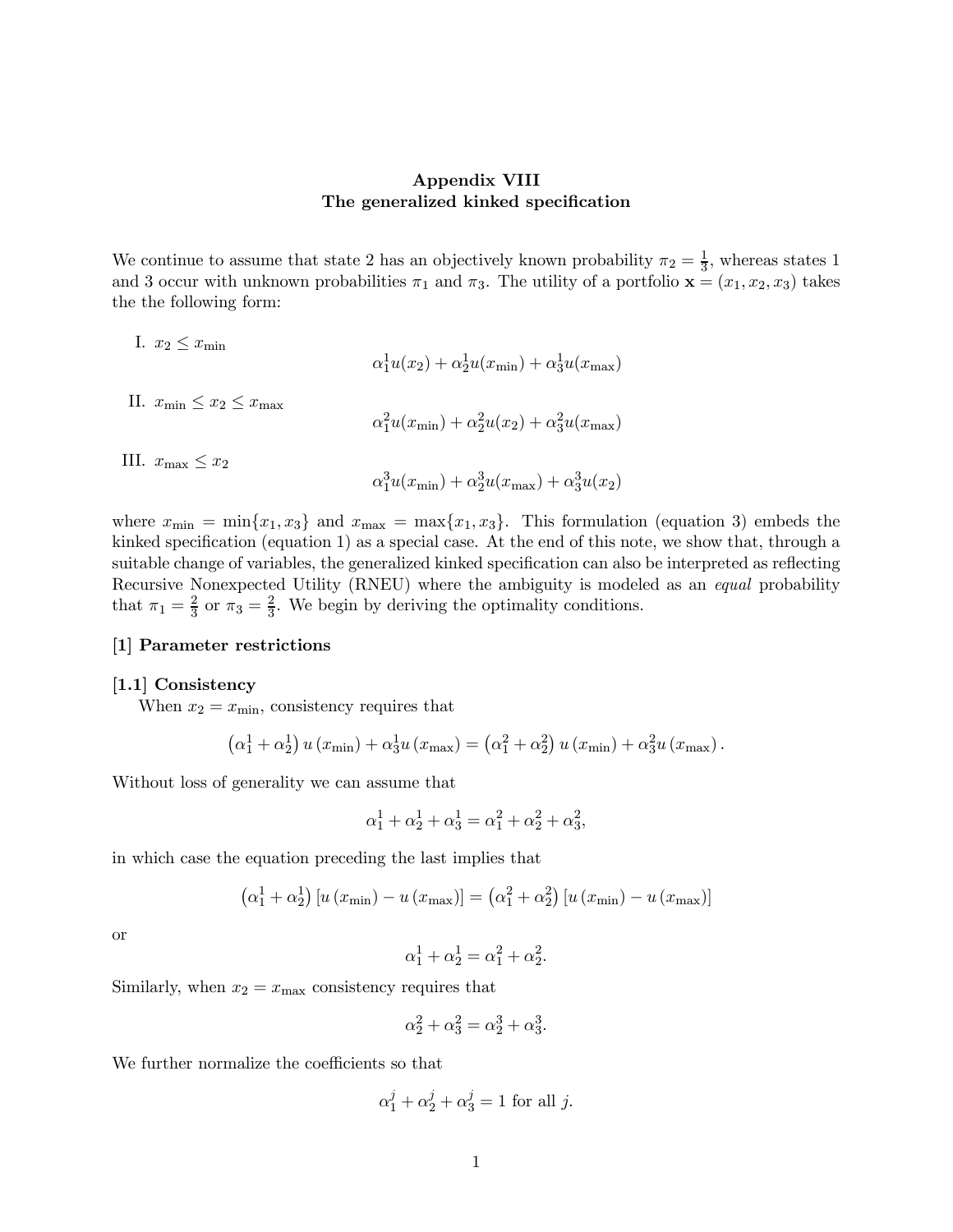This leads to the following:

$$
\alpha_3^1 = \alpha_3^2, \alpha_1^2 = \alpha_1^3.
$$

## [1.2] Reparametrization

Let

$$
\begin{gathered}\alpha_1^1 = \beta_1,\ \alpha_1^1 + \alpha_2^1 = \beta_2,\\ \alpha_1^2 = \beta_3,\ \alpha_1^3 + \alpha_2^3 = \beta_4.\end{gathered}
$$

Using the consistency conditions, the original coefficients are reparametrized as follows:

$$
\alpha_1^1 = \beta_1, \ \alpha_2^1 = \beta_2 - \beta_1, \ \alpha_3^1 = 1 - \beta_2,
$$
  
\n $\alpha_1^2 = \beta_3, \ \alpha_2^2 = \beta_2 - \beta_3, \ \alpha_3^2 = 1 - \beta_2,$   
\n $\alpha_1^3 = \beta_3, \ \alpha_2^3 = \beta_4 - \beta_3, \ \alpha_3^3 = 1 - \beta_4.$ 

Note that  $\beta_1 \le \beta_2 \le 1$ ,  $\beta_3 \le \beta_2$  and  $\beta_3 \le \beta_4$ . The utility of a portfolio  $\mathbf{x} = (x_1, x_2, x_3)$  can be written with parameters  $\beta_1, ..., \beta_4$ :

I.  $x_2 \leq x_{\min}$ 

$$
\beta_1 u(x_2) + (\beta_2 - \beta_1) u(x_{\min}) + (1 - \beta_2) u(x_{\max})
$$

II.  $x_{\min} \leq x_2 \leq x_{\max}$ 

$$
\beta_3 u(x_{\min})+(\beta_2-\beta_3)\,u(x_2)+(1-\beta_2)\,u(x_{\max})
$$

III.  $x_{\text{max}} \leq x_2$ 

$$
\beta_3 u(x_{\min}) + (\beta_4 - \beta_3) u(x_{\max}) + (1 - \beta_4) u(x_2)
$$

We adopt a simpler three-parameter model, in which the parameter  $\delta$  measures the ambiguity attitudes, the parameter  $\gamma$  measures pessimism/optimism, and  $\rho$  is the coefficient of absolute risk aversion. The mapping from the two parameters  $\delta$  and  $\gamma$  to the four parameters  $\beta_1, ..., \beta_4$  is given by the equations

$$
\beta_1 = \frac{1}{3} + \gamma
$$
  
\n
$$
\beta_2 = \frac{2}{3} + \gamma + \delta
$$
  
\n
$$
\beta_3 = \frac{1}{3} + \gamma + \delta
$$
  
\n
$$
\beta_4 = \frac{2}{3} + \gamma,
$$

with  $-\frac{1}{3} < \delta, \gamma < \frac{1}{3}$  and  $-\frac{1}{3} < \delta + \gamma < \frac{1}{3}$  so that the decision weight attached to each payoff in equation 3 is nonnegative.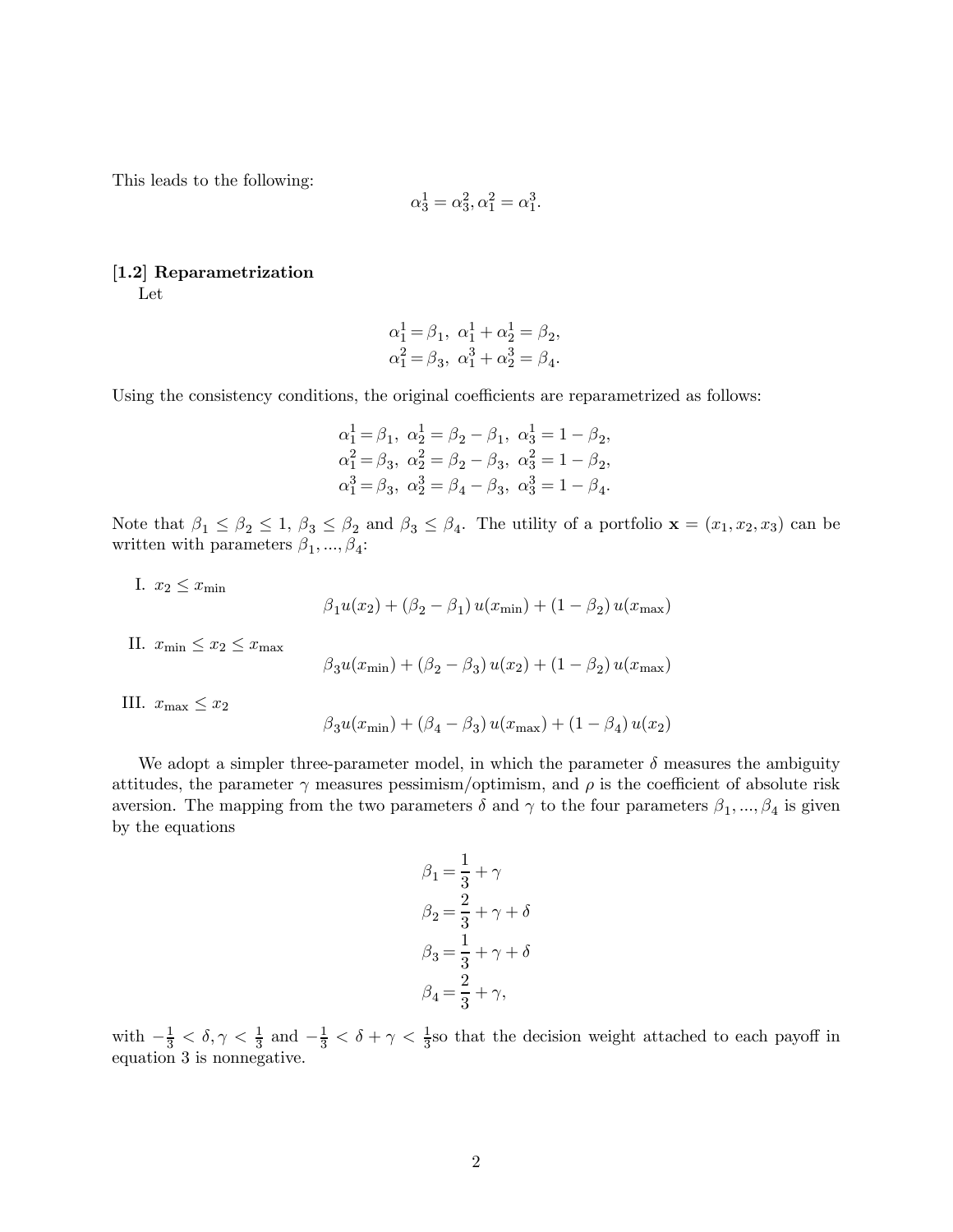#### [2] Optimal solutions

By the symmetry property between  $x_1$  and  $x_3$ , we know that  $x_1 \le x_3$  if and only if  $p_1 \ge p_3$ . We can use this fact to identify the price of  $x_{\min}$  as  $p_{\max} = \max\{p_1, p_3\}$ . Similarly, we can identify the price of  $x_{\text{max}}$  as  $p_{\text{min}} = \min \{p_1, p_3\}$ . For the rest of the note, we denote

$$
x_i = x_{\text{min}}
$$
 and  $x_j = x_{\text{max}}$ ,  
 $p_i = p_{\text{max}}$  and  $p_j = p_{\text{min}}$ .

The maximization of the generalized kinked utility function can be broken down into three sub-problems:

• SP1:  $x_2 \leq x_i$ 

$$
\max_{\mathbf{x}} \left( \frac{1}{3} + \gamma \right) u(x_2) + \left( \frac{1}{3} + \delta \right) u(x_i) + \left( \frac{1}{3} - \gamma - \delta \right) u(x_j)
$$
  
s.t.  $\mathbf{p} \cdot \mathbf{x} = 1, x_j - x_i \ge 0$  and  $x_i - x_2 \ge 0$ .

• SP2:  $x_i \leq x_2 \leq x_j$ 

$$
\max_{\mathbf{x}} \left( \frac{1}{3} + \gamma + \delta \right) u(x_i) + \left( \frac{1}{3} \right) u(x_2) + \left( \frac{1}{3} - \gamma - \delta \right) u(x_j)
$$
  
s.t.  $\mathbf{p} \cdot \mathbf{x} = 1, x_j - x_2 \ge 0$  and  $x_2 - x_i \ge 0$ .

• SP3:  $x_j \leq x_2$ 

$$
\max_{\mathbf{x}} \left( \frac{1}{3} + \gamma + \delta \right) u(x_i) + \left( \frac{1}{3} - \delta \right) u(x_j) + \left( \frac{1}{3} - \gamma \right) u(x_2)
$$
  
s.t.  $\mathbf{p} \cdot \mathbf{x} = 1, x_j - x_i \ge 0$ , and  $x_2 - x_j \ge 0$ .

We adopt the CARA utility function  $u(x) = -\frac{1}{\rho}e^{-\rho x}$ . Instead of characterizing the exact conditions of prices and model parameters that tell which sub-problem the optimal solution of demands belongs to, we can adopt the following two-step algorithm computing a (globally) optimal demand:

- **Step 1** Given a price vector **p** and parameter values  $(\delta, \gamma, \rho)$ , compute a (locally) optimal solution in each of the three sub-problems.
- Step 2 Compare the utilities of locally optimal solutions of three sub-problems and choose one yielding the highest utility as a (globally) optimal solution of demand.

In what follows, we characterize optimal demand with conditions on parameters in each subproblem. Due to the fact that the CARA utility function generates a boundary solution for certain price vectors, we first set up the Lagrangian function for optimal solutions without the non-negativity condition of demand and impose that condition later, for computational ease.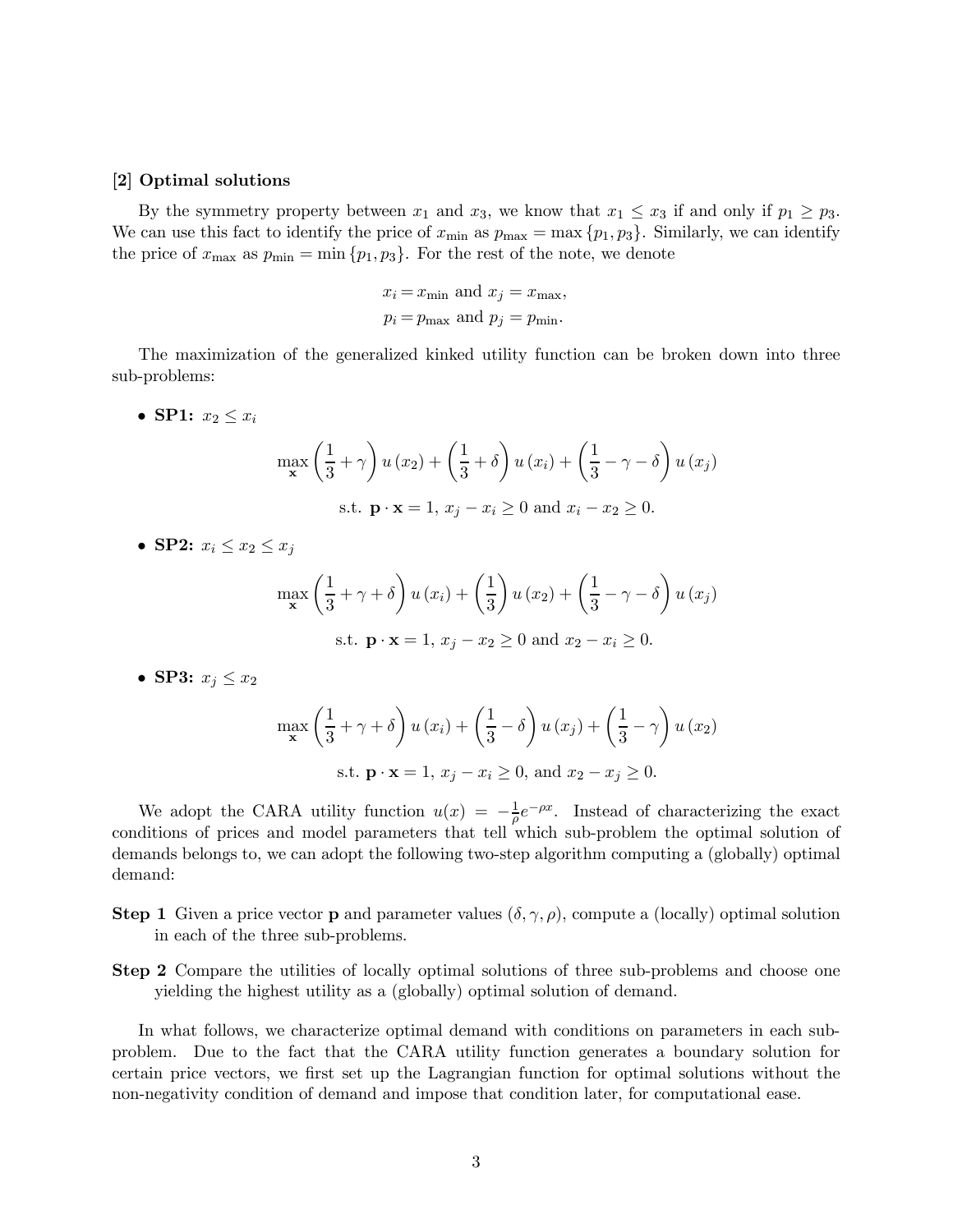## [2.1] SP1:  $x_2 \leq x_i$

The Lagrangian function without the non-negativity condition of demand is given by

$$
\mathcal{L}(\mathbf{x}) = \left(\frac{1}{3} + \gamma\right)u(x_2) + \left(\frac{1}{3} + \delta\right)u(x_i) + \left(\frac{1}{3} - \gamma - \delta\right)u(x_j) + \lambda_1(x_i - x_2) + \lambda_2(x_j - x_i) + \mu(1 - p_1x_1 - p_2x_2 - p_3x_3).
$$

The necessary conditions for the maximization problem are given by

$$
\mathcal{L}_2(\mathbf{x}) = \left(\frac{1}{3} + \gamma\right) \exp\{-\rho x_2\} - \lambda_1 - \mu p_2 = 0,
$$
  

$$
\mathcal{L}_i(\mathbf{x}) = \left(\frac{1}{3} + \delta\right) \exp\{-\rho x_i\} + \lambda_1 - \lambda_2 - \mu p_i = 0,
$$
  

$$
\mathcal{L}_j(\mathbf{x}) = \left(\frac{1}{3} - \gamma - \delta\right) \exp\{-\rho x_j\} + \lambda_2 - \mu p_j = 0,
$$
  

$$
\lambda_1 (x_i - x_2) = 0 = \lambda_2 (x_j - x_i), \lambda_1 \ge 0, \lambda_2 \ge 0,
$$
  

$$
x_i - x_2 \ge 0, x_j - x_i \ge 0,
$$
  

$$
1 = p_1 x_1 + p_2 x_2 + p_3 x_3, \mu > 0.
$$

[2.1.1]  $\lambda_1 > 0$  and  $\lambda_2 > 0$ 

This implies that  $x_i^* = x_2^* = x_j^*$ . Then the optimal demand is given by

$$
x_1^* = x_2^* = x_3^* = \frac{1}{p_1 + p_2 + p_3}.
$$

For the parameter conditions leading to this solution, we need to check the following:

$$
\left(\frac{1}{3} + \gamma\right) \exp\left(-\rho x_2\right) > \mu p_2,
$$
  

$$
\left(\frac{1}{3} - \gamma - \delta\right) \exp\left(-\rho x_j\right) < \mu p_j,
$$
  

$$
\left(\frac{2}{3} + \gamma + \delta\right) \exp\left(-\rho x_i\right) > \mu (p_2 + p_i),
$$
  

$$
\left(\frac{2}{3} - \gamma\right) \exp\left(-\rho x_j\right) < \mu (p_1 + p_3),
$$

which yields the following inequality conditions under the optimal solution:

$$
\ln\left(\frac{p_2}{p_j}\right) < \ln\left(\frac{\frac{1}{3} + \gamma}{\frac{1}{3} - \gamma - \delta}\right),
$$
\n
$$
\ln\left(\frac{p_2}{p_1 + p_3}\right) < \ln\left(\frac{\frac{1}{3} + \gamma}{\frac{2}{3} - \gamma}\right),
$$
\n
$$
\ln\left(\frac{p_2 + p_i}{p_j}\right) < \ln\left(\frac{\frac{2}{3} + \gamma + \delta}{\frac{1}{3} - \gamma - \delta}\right).
$$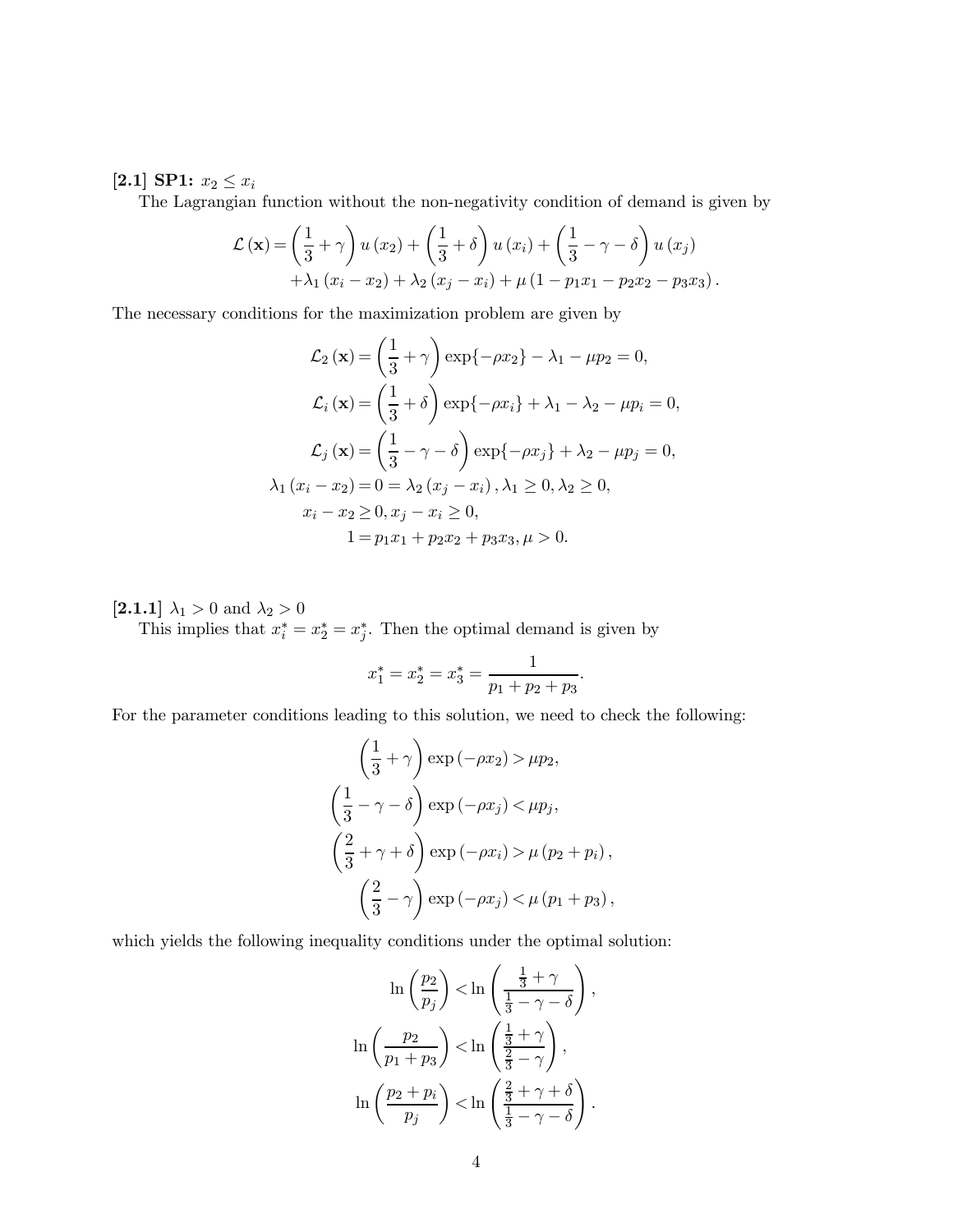[2.1.2]  $\lambda_1 = 0$  and  $\lambda_2 > 0$ 

This implies that  $x_1^* = x_3^* > x_2^*$ . The solution without non-negativity condition is given by

$$
x_2^* = \frac{1}{p_1 + p_2 + p_3} - \frac{(p_1 + p_3)}{\rho(p_1 + p_2 + p_3)} \left[ \ln \left( \frac{p_2}{p_1 + p_3} \right) - \ln \left( \frac{\frac{1}{3} + \gamma}{\frac{2}{3} - \gamma} \right) \right],
$$
  

$$
x_1^* = x_3^* = \frac{1}{p_1 + p_2 + p_3} + \frac{p_2}{\rho(p_1 + p_2 + p_3)} \left[ \ln \left( \frac{p_2}{p_1 + p_3} \right) - \ln \left( \frac{\frac{1}{3} + \gamma}{\frac{2}{3} - \gamma} \right) \right].
$$

The inequality conditions for this solution are given by

$$
\ln\left(\frac{p_2}{p_1+p_3}\right) > \ln\left(\frac{\frac{1}{3}+\gamma}{\frac{2}{3}-\gamma}\right),\
$$

$$
\ln\left(\frac{p_i}{p_j}\right) < \ln\left(\frac{\frac{1}{3}+\delta}{\frac{1}{3}-\gamma-\delta}\right).
$$

If  $x_2^* \geq 0$ , then the optimal demand is

$$
x_2^* = \frac{1}{p_1 + p_2 + p_3} - \frac{(p_1 + p_3)}{\rho (p_1 + p_2 + p_3)} \left[ \ln \left( \frac{p_2}{p_1 + p_3} \right) - \ln \left( \frac{\frac{1}{3} + \gamma}{\frac{2}{3} - \gamma} \right) \right],
$$
  

$$
x_1^* = x_3^* = \frac{1}{p_1 + p_2 + p_3} + \frac{p_2}{\rho (p_1 + p_2 + p_3)} \left[ \ln \left( \frac{p_2}{p_1 + p_3} \right) - \ln \left( \frac{\frac{1}{3} + \gamma}{\frac{2}{3} - \gamma} \right) \right].
$$

If  $x_2^* < 0$ , then the optimal demand is given by

$$
x_2^* = 0
$$
 and  $x_1^* = x_3^* = \frac{1}{p_2 + p_3}$ .

[2.1.3]  $\lambda_1 > 0$  and  $\lambda_2 = 0$ 

This implies that  $x_2^* = x_i^* < x_j^*$ . The solution without non-negativity condition is given by

$$
x_2^* = x_i^* = \frac{1}{p_1 + p_2 + p_3} - \frac{p_j}{\rho(p_1 + p_2 + p_3)} \left[ \ln \left( \frac{p_2 + p_i}{p_j} \right) - \ln \left( \frac{\frac{2}{3} + \gamma + \delta}{\frac{1}{3} - \gamma - \delta} \right) \right],
$$
  

$$
x_j^* = \frac{1}{p_1 + p_2 + p_3} + \frac{p_2 + p_i}{\rho(p_1 + p_2 + p_3)} \left[ \ln \left( \frac{p_2 + p_i}{p_j} \right) - \ln \left( \frac{\frac{2}{3} + \gamma + \delta}{\frac{1}{3} - \gamma - \delta} \right) \right].
$$

The inequality condition for this solution is given by

$$
\ln\left(\frac{p_2+p_i}{p_j}\right) > \ln\left(\frac{\frac{2}{3}+\gamma+\delta}{\frac{1}{3}-\gamma-\delta}\right),\
$$

$$
\ln\left(\frac{p_2}{p_i}\right) < \ln\left(\frac{\frac{1}{3}+\gamma}{\frac{1}{3}+\delta}\right).
$$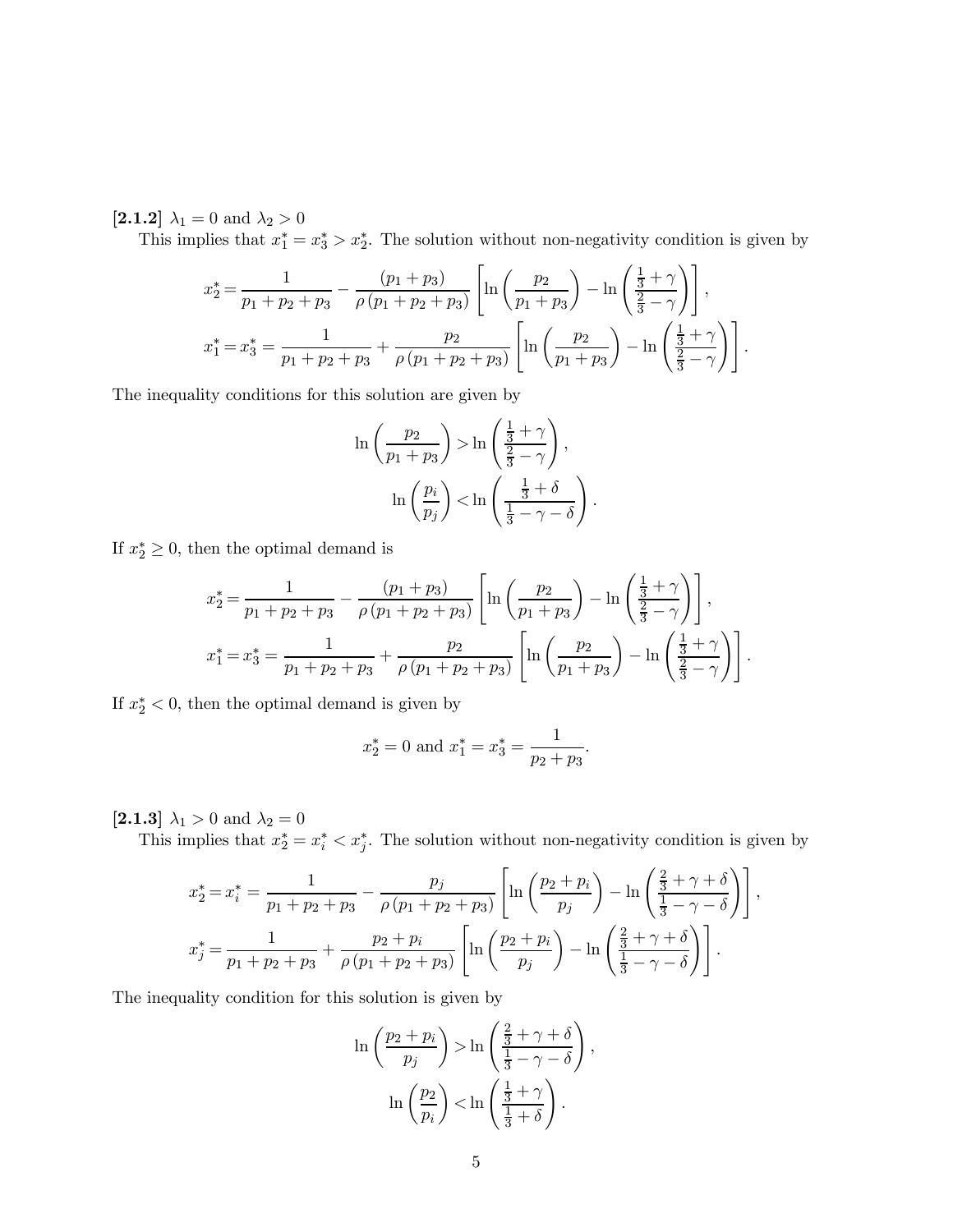If  $x_2^* = x_i^* \geq 0$ , the optimal demand will be the same as above:

$$
x_2^* = x_i^* = \frac{1}{p_1 + p_2 + p_3} - \frac{p_j}{\rho (p_1 + p_2 + p_3)} \left[ \ln \left( \frac{p_2 + p_i}{p_j} \right) - \ln \left( \frac{\frac{2}{3} + \gamma + \delta}{\frac{1}{3} - \gamma - \delta} \right) \right],
$$
  

$$
x_j^* = \frac{1}{p_1 + p_2 + p_3} + \frac{p_2 + p_i}{\rho (p_1 + p_2 + p_3)} \left[ \ln \left( \frac{p_2 + p_i}{p_j} \right) - \ln \left( \frac{\frac{2}{3} + \gamma + \delta}{\frac{1}{3} - \gamma - \delta} \right) \right].
$$

If  $x_2^* = x_i^* < 0$ , the optimal demand will be

$$
x_2^* = x_i^* = 0
$$
 and  $x_j^* = \frac{1}{p_j}$ .

[2.1.4]  $\lambda_1 = 0$  and  $\lambda_2 = 0$ 

This implies that  $x_j^* > x_i^* > x_2^*$ . The solution without non-negativity condition is given by

$$
x_2^* = \frac{1}{p_1 + p_2 + p_3} - \frac{p_i}{\rho(p_1 + p_2 + p_3)} \left[ \ln \left( \frac{p_2}{p_i} \right) - \ln \left( \frac{\frac{1}{3} + \gamma}{\frac{1}{3} + \delta} \right) \right]
$$

$$
- \frac{p_j}{\rho(p_1 + p_2 + p_3)} \left[ \ln \left( \frac{p_2}{p_j} \right) - \ln \left( \frac{\frac{1}{3} + \gamma}{\frac{1}{3} - \gamma - \delta} \right) \right],
$$

$$
x_i^* = \frac{1}{p_1 + p_2 + p_3} + \frac{p_2 + p_j}{\rho(p_1 + p_2 + p_3)} \left[ \ln \left( \frac{p_2}{p_i} \right) - \ln \left( \frac{\frac{1}{3} + \gamma}{\frac{1}{3} + \delta} \right) \right]
$$

$$
- \frac{p_j}{\rho(p_1 + p_2 + p_3)} \left[ \ln \left( \frac{p_2}{p_j} \right) - \ln \left( \frac{\frac{1}{3} + \gamma}{\frac{1}{3} - \gamma - \delta} \right) \right],
$$

$$
x_j^* = \frac{1}{p_1 + p_2 + p_3} - \frac{p_i}{\rho(p_1 + p_2 + p_3)} \left[ \ln \left( \frac{p_2}{p_i} \right) - \ln \left( \frac{\frac{1}{3} + \gamma}{\frac{1}{3} + \delta} \right) \right]
$$

$$
+ \frac{p_2 + p_i}{\rho(p_1 + p_2 + p_3)} \left[ \ln \left( \frac{p_2}{p_j} \right) - \ln \left( \frac{\frac{1}{3} + \gamma}{\frac{1}{3} - \gamma - \delta} \right) \right].
$$

If the non-negativity condition for each asset is satisfied, then the above solution is the optimal demand from the problem with the non-negativity condition of demands. Otherwise, we need to further refine the problem by setting an asset violating the non-negativity condition to be zero. There are two cases to consider: (*i*)  $x_2^* < x_i^* < 0$ , (*ii*)  $x_2^* < 0$  and  $x_i^* > 0$ .

(*i*)  $x_2^* < x_i^* < 0$ 

The optimal solution is then given by

$$
x_j^* = \frac{1}{p_j} \text{ and } x_2^* = x_i^* = 0.
$$

(*ii*)  $x_2^* < 0$  and  $x_i^* > 0$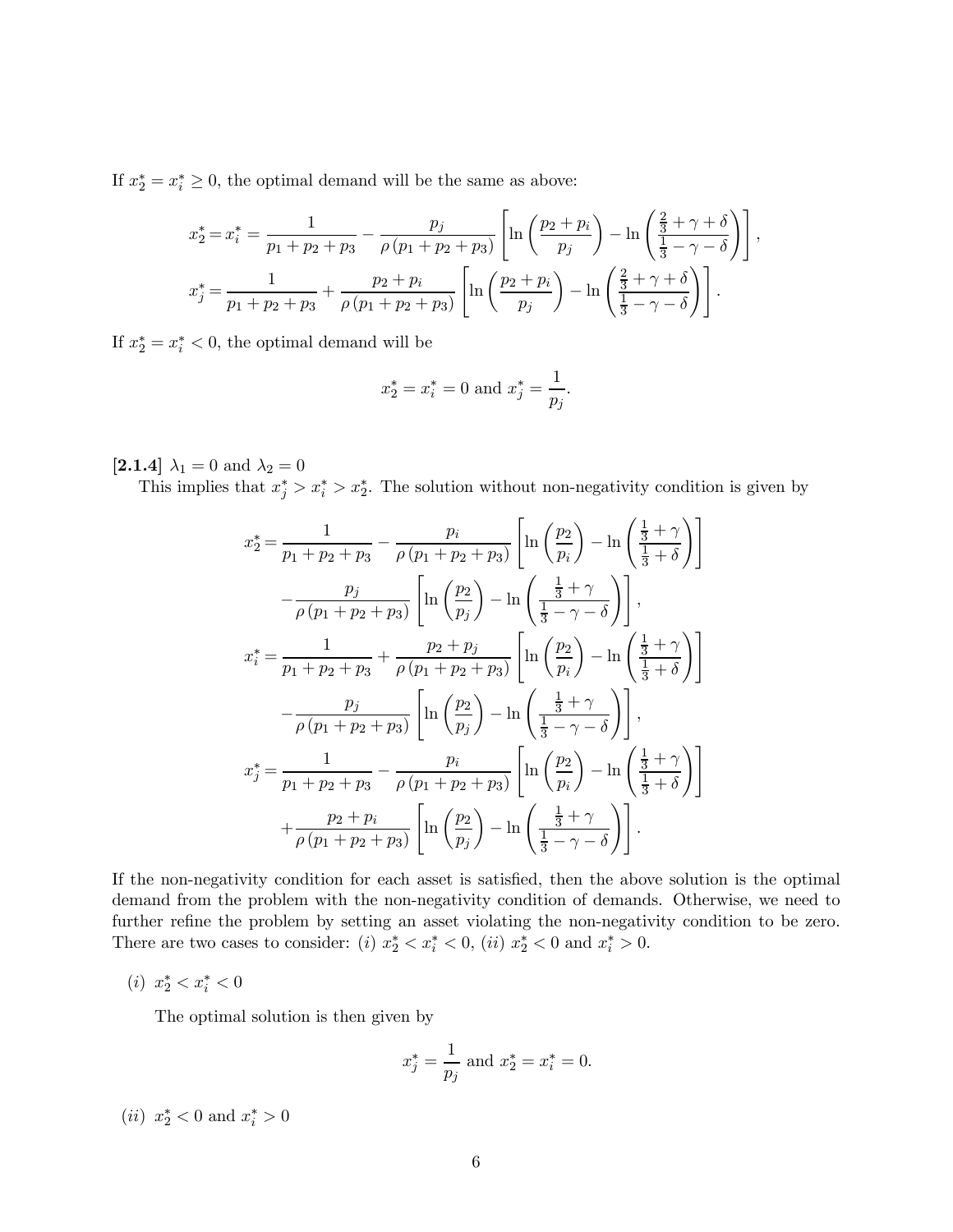The solution to the problem by imposing that  $x_2^* = 0$  is given by

$$
x'_{i} = \frac{1}{p_1 + p_3} - \frac{p_j}{\rho (p_1 + p_3)} \left[ \ln \left( \frac{p_i}{p_j} \right) - \ln \left( \frac{\frac{1}{3} + \delta}{\frac{1}{3} - \gamma - \delta} \right) \right],
$$
  

$$
x'_{j} = \frac{1}{p_1 + p_3} + \frac{p_i}{\rho (p_1 + p_3)} \left[ \ln \left( \frac{p_i}{p_j} \right) - \ln \left( \frac{\frac{1}{3} + \delta}{\frac{1}{3} - \gamma - \delta} \right) \right].
$$

If  $x'_i \geq 0$ , then the solution with  $x_2^* = 0$  is the optimal one in the original problem with the non-negativity condition of demands:

$$
x_2^* = 0, x_i^* = x_i'
$$
 and  $x_j^* = x_j'.$ 

If  $x_i' < 0$ , then the optimal solution is given by

$$
x_2^* = x_i^* = 0
$$
 and  $x_j^* = \frac{1}{p_j}$ .

# [2.2] SP2:  $x_i \le x_2 \le x_j$

The Lagrangian function without the non-negativity condition of demand is given by

$$
\mathcal{L}(\mathbf{x}) = \left(\frac{1}{3} + \gamma + \delta\right)u(x_i) + \left(\frac{1}{3}\right)u(x_2) + \left(\frac{1}{3} - \gamma - \delta\right)u(x_j) + \lambda_1(x_j - x_2) + \lambda_2(x_2 - x_i) + \mu(1 - p_1x_1 - p_2x_2 - p_3x_3).
$$

The necessary conditions for the maximization problem are given by

$$
\mathcal{L}_i(\mathbf{x}) = \left(\frac{1}{3} + \gamma + \delta\right) \exp\left(-\rho x_i\right) - \lambda_2 - \mu p_i = 0,
$$
  

$$
\mathcal{L}_2(\mathbf{x}) = \left(\frac{1}{3}\right) \exp\left(-\rho x_2\right) - \lambda_1 + \lambda_2 - \mu p_2 = 0,
$$
  

$$
\mathcal{L}_j(\mathbf{x}) = \left(\frac{1}{3} - \gamma - \delta\right) \exp\left(-\rho x_j\right) + \lambda_1 - \mu p_j = 0,
$$
  

$$
0 = \lambda_2 (x_2 - x_i) = \lambda_1 (x_j - x_2), \lambda_1 \ge 0, \lambda_2 \ge 0,
$$
  

$$
x_j - x_2 \ge 0, x_2 - x_i \ge 0,
$$
  

$$
\mu > 0, 1 - p_1 x_1 - p_2 x_2 - p_3 x_3 = 0.
$$

[2.2.1]  $\lambda_1 > 0$  and  $\lambda_2 > 0$ 

This implies that  $x_i^* = x_2^* = x_j^*$ . Thus, the optimal demand is given by

$$
x_1^* = x_2^* = x_3^* = \frac{1}{p_1 + p_2 + p_3}.
$$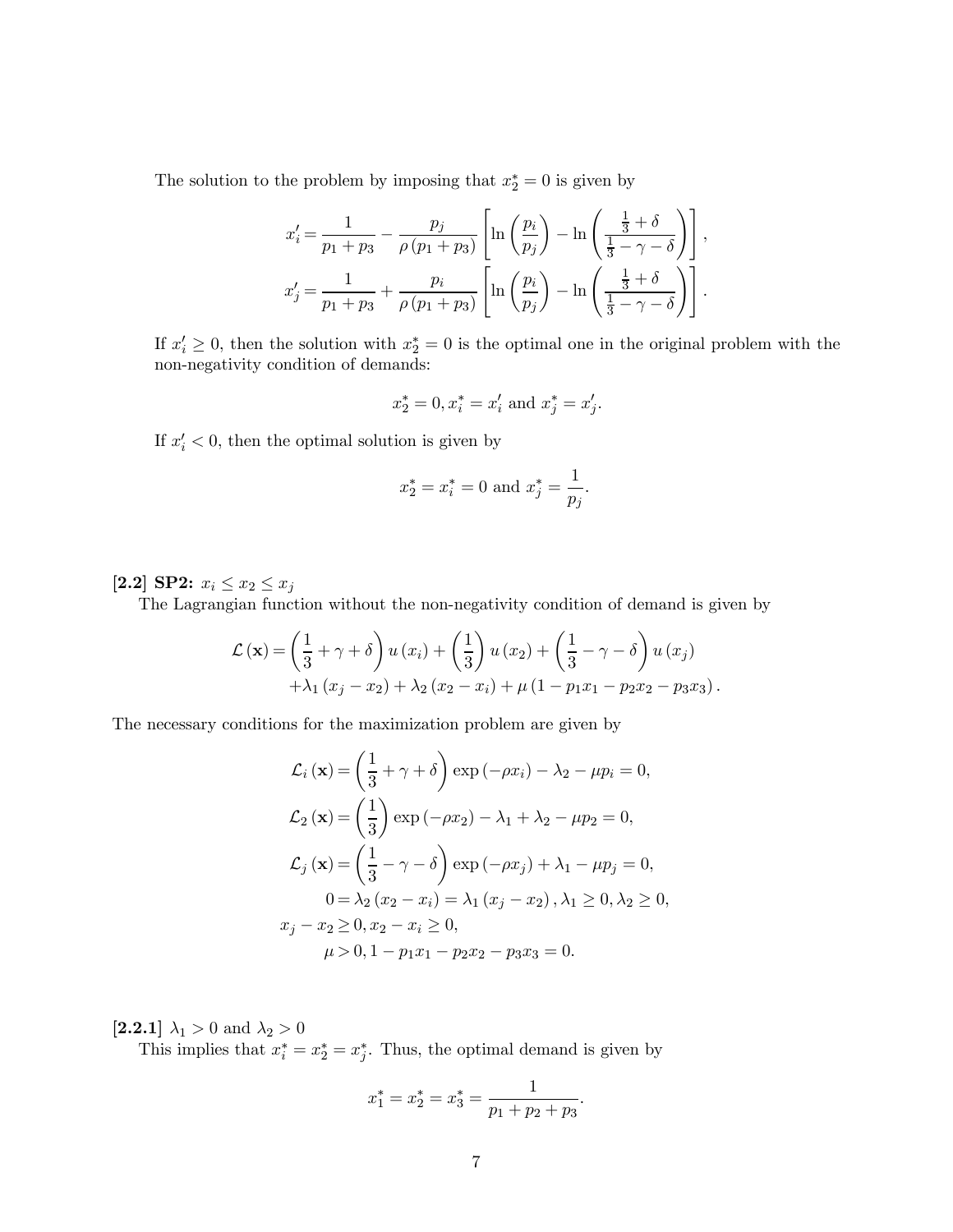We need to check the following parameter conditions for the optimal demand:

$$
\left(\frac{1}{3} + \gamma + \delta\right) \exp\{-\rho x_i\} > \mu p_i,
$$
  

$$
\left(\frac{1}{3} - \gamma - \delta\right) \exp\{-\rho x_j\} < \mu p_j,
$$
  

$$
\left(\frac{2}{3} + \gamma + \delta\right) \exp\{-\rho x_2\} > \mu (p_i + p_2),
$$
  

$$
\left(\frac{2}{3} - \gamma - \delta\right) \exp\{-\rho x_2\} < \mu (p_2 + p_j).
$$

Then we have the following inequality conditions for model parameters:

$$
\ln\left(\frac{p_i}{p_j}\right) < \ln\left(\frac{\frac{1}{3} + \gamma + \delta}{\frac{1}{3} - \gamma - \delta}\right),
$$
\n
$$
\ln\left(\frac{p_i}{p_2 + p_j}\right) < \ln\left(\frac{\frac{1}{3} + \gamma + \delta}{\frac{2}{3} - \gamma - \delta}\right),
$$
\n
$$
\ln\left(\frac{p_i + p_2}{p_j}\right) < \ln\left(\frac{\frac{2}{3} + \gamma + \delta}{\frac{1}{3} - \gamma - \delta}\right).
$$

[2.2.2]  $\lambda_1 = 0$  and  $\lambda_2 > 0$ 

This implies that  $x_2^* = x_i^* < x_j^*$ . The optimal demand without the non-negativity condition is given by

$$
x_2^* = x_i^* = \frac{1}{p_1 + p_2 + p_3} - \frac{p_j}{\rho (p_1 + p_2 + p_3)} \left[ \ln \left( \frac{p_i + p_2}{p_j} \right) - \ln \left( \frac{\frac{2}{3} + \gamma + \delta}{\frac{1}{3} - \gamma - \delta} \right) \right],
$$
  

$$
x_j^* = \frac{1}{p_1 + p_2 + p_3} + \frac{p_2 + p_i}{\rho (p_1 + p_2 + p_3)} \left[ \ln \left( \frac{p_i + p_2}{p_j} \right) - \ln \left( \frac{\frac{2}{3} + \gamma + \delta}{\frac{1}{3} - \gamma - \delta} \right) \right].
$$

The parameter condition for this solution is given by

$$
\ln\left(\frac{p_i+p_2}{p_j}\right) > \ln\left(\frac{\frac{2}{3}+\gamma+\delta}{\frac{1}{3}-\gamma-\delta}\right),\
$$

$$
\ln\left(\frac{p_i}{p_2}\right) < \ln\left(\frac{\frac{1}{3}+\gamma+\delta}{\frac{1}{3}}\right).
$$

If  $x_2^* = x_i^* \geq 0$ , then the above solution is the optimal one from the original maximization problem. Otherwise, the optimal solution with the non-negativity condition is given by

$$
x_2^* = x_i^* = 0
$$
 and  $x_j^* = \frac{1}{p_j}$ .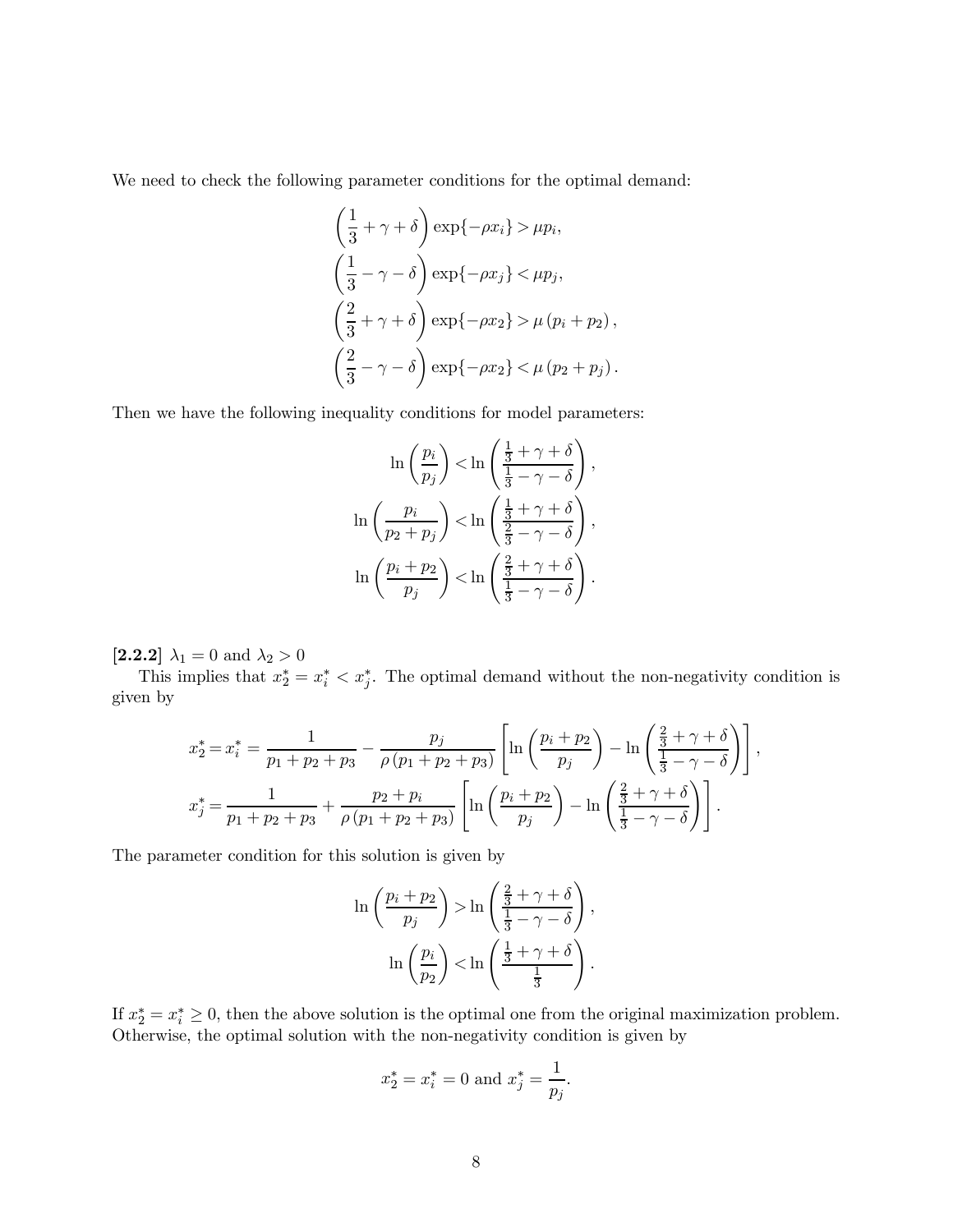[2.2.3]  $\lambda_1 > 0$  and  $\lambda_2 = 0$ 

This implies that  $x_j^* = x_2^* > x_i^*$ . The optimal demand without the non-negativity condition is given by

$$
x_j^* = x_2^* = \frac{1}{p_1 + p_2 + p_3} + \frac{p_i}{\rho(p_1 + p_2 + p_3)} \left[ \ln \left( \frac{p_i}{p_2 + p_j} \right) - \ln \left( \frac{\frac{1}{3} + \gamma + \delta}{\frac{2}{3} - \gamma - \delta} \right) \right],
$$
  

$$
x_i^* = \frac{1}{p_1 + p_2 + p_3} - \frac{p_2 + p_j}{\rho(p_1 + p_2 + p_3)} \left[ \ln \left( \frac{p_i}{p_2 + p_j} \right) - \ln \left( \frac{\frac{1}{3} + \gamma + \delta}{\frac{2}{3} - \gamma - \delta} \right) \right].
$$

The parameter condition for this solution is given by

$$
\ln\left(\frac{p_i}{p_2 + p_j}\right) > \ln\left(\frac{\frac{1}{3} + \gamma + \delta}{\frac{2}{3} - \gamma - \delta}\right),
$$

$$
\ln\left(\frac{p_2}{p_j}\right) < \ln\left(\frac{\frac{1}{3}}{\frac{1}{3} - \gamma - \delta}\right).
$$

If  $x_i^* \geq 0$ , the optimal demand from the original problem will be the same as above. Otherwise, the optimal demand with the non-negativity condition is

$$
x_i^* = 0
$$
 and  $x_2^* = x_j^* = \frac{1}{p_2 + p_j}$ .

[2.2.4]  $\lambda_1 = 0$  and  $\lambda_2 = 0$ 

This implies that  $x_j^* > x_2^* > x_i^*$ . The optimal solution without the non-negativity condition is given by

$$
x_{i}^{*} = \frac{1}{p_{1} + p_{2} + p_{3}} - \frac{(p_{2} + p_{j})}{\rho(p_{1} + p_{2} + p_{3})} \left[ \ln \left( \frac{p_{i}}{p_{2}} \right) - \ln \left( \frac{\frac{1}{3} + \gamma + \delta}{\frac{1}{3}} \right) \right]
$$

$$
- \frac{p_{j}}{\rho(p_{1} + p_{2} + p_{3})} \left[ \ln \left( \frac{p_{2}}{p_{j}} \right) - \ln \left( \frac{\frac{1}{3}}{\frac{2}{3} - \gamma - \delta} \right) \right],
$$

$$
x_{2}^{*} = \frac{1}{p_{1} + p_{2} + p_{3}} + \frac{p_{i}}{\rho(p_{1} + p_{2} + p_{3})} \left[ \ln \left( \frac{p_{i}}{p_{2}} \right) - \ln \left( \frac{\frac{1}{3} + \gamma + \delta}{\frac{1}{3}} \right) \right]
$$

$$
- \frac{p_{j}}{\rho(p_{1} + p_{2} + p_{3})} \left[ \ln \left( \frac{p_{2}}{p_{j}} \right) - \ln \left( \frac{\frac{1}{3}}{\frac{2}{3} - \gamma - \delta} \right) \right],
$$

$$
x_{j}^{*} = \frac{1}{p_{1} + p_{2} + p_{3}} + \frac{p_{i}}{\rho(p_{1} + p_{2} + p_{3})} \left[ \ln \left( \frac{p_{i}}{p_{2}} \right) - \ln \left( \frac{\frac{1}{3} + \gamma + \delta}{\frac{1}{3}} \right) \right]
$$

$$
+ \frac{p_{i} + p_{2}}{\rho(p_{1} + p_{2} + p_{3})} \left[ \ln \left( \frac{p_{2}}{p_{j}} \right) - \ln \left( \frac{\frac{1}{3}}{\frac{2}{3} - \gamma - \delta} \right) \right].
$$

If the non-negativity condition for each asset is satisfied, then the above solution is the optimal demand from the problem with the non-negativity condition of demands. Otherwise, we need to further refine the problem by setting an asset violating the non-negativity condition to be zero. There are two cases to consider: (*i*)  $x_i^* < x_2^* < 0$ , (*ii*)  $x_i^* < 0$  and  $x_2^* > 0$ .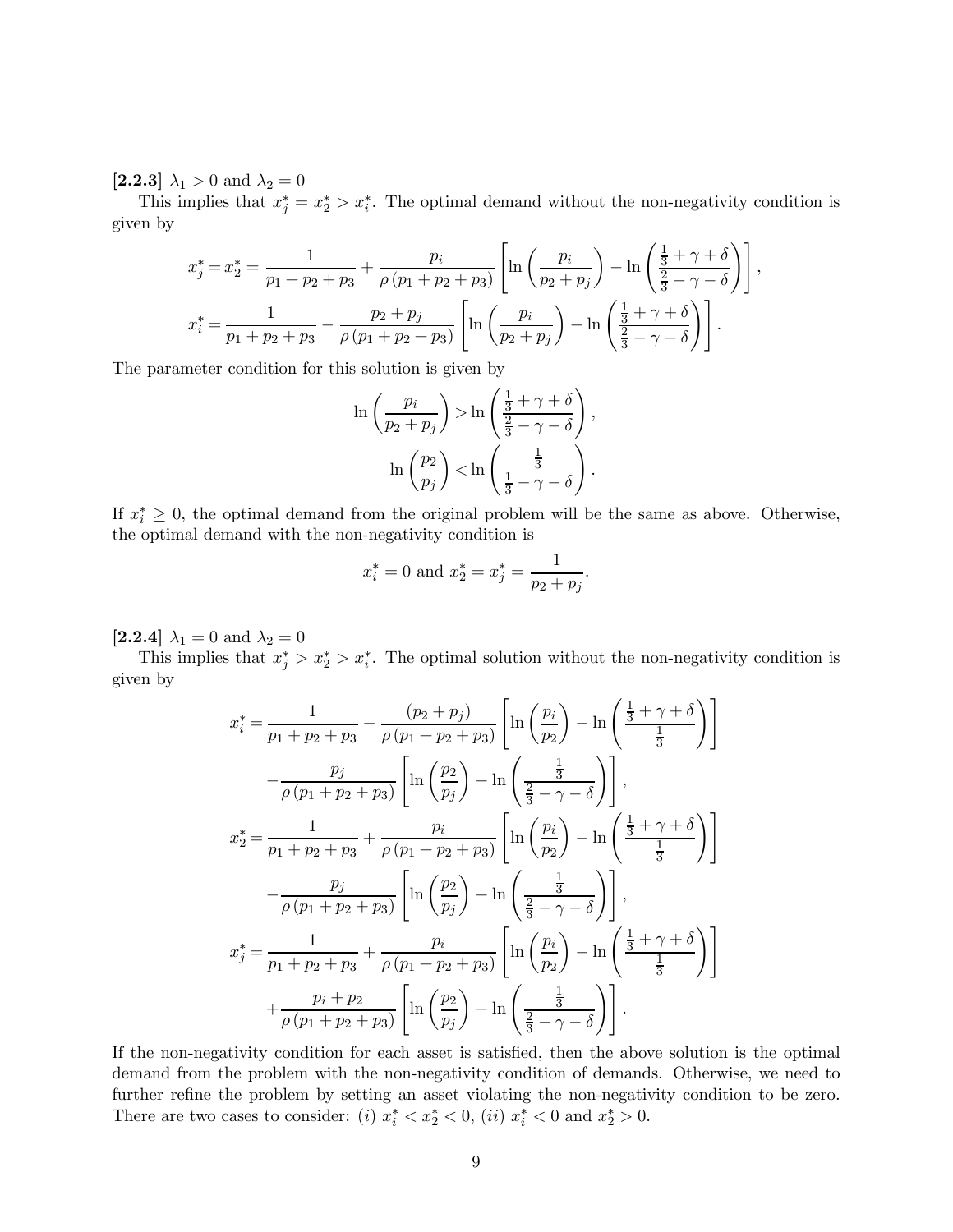(*i*)  $x_i^* < x_2^* < 0$ 

The optimal solution is then given by

$$
x_i^* = x_2^* = 0
$$
 and  $x_j^* = \frac{1}{p_j}$ .

(*ii*)  $x_i^* < 0$  and  $x_2^* > 0$ 

By imposing that  $x_i^* = 0$ , we have the new solution as

$$
x'_2 = \frac{1}{p_2 + p_j} - \frac{p_j}{\rho (p_2 + p_j)} \left[ \ln \left( \frac{p_2}{p_j} \right) - \ln \left( \frac{\frac{1}{3}}{\frac{2}{3} - \gamma - \delta} \right) \right],
$$
  

$$
x'_j = \frac{1}{p_2 + p_j} + \frac{p_2}{\rho (p_2 + p_j)} \left[ \ln \left( \frac{p_2}{p_j} \right) - \ln \left( \frac{\frac{1}{3}}{\frac{2}{3} - \gamma - \delta} \right) \right].
$$

If  $x_2' \geq 0$ , then the optimal demand from the original problem will be

$$
x_i^* = 0, x_2^* = x_2' \text{ and } x_j^* = x_j'.
$$

If  $x'_2 < 0$ , then the optimal demand will be

$$
x_i^* = x_2^* = 0
$$
 and  $x_j^* = \frac{1}{p_j}$ .

[2.3] SP3:  $x_j \le x_2$ 

The Lagrangian function without the non-negativity condition is given by

$$
\mathcal{L}(\mathbf{x}) = \left(\frac{1}{3} + \gamma + \delta\right)u(x_i) + \left(\frac{1}{3} - \delta\right)u(x_j) + \left(\frac{1}{3} - \gamma\right)u(x_2) + \lambda_1(x_2 - x_j) + \lambda_2(x_j - x_i) + \mu(1 - p_1x_1 - p_2x_2 - p_3x_3).
$$

The necessary conditions for the maximization problem are given by

$$
\mathcal{L}_i(\mathbf{x}) = \left(\frac{1}{3} + \gamma + \delta\right) \exp\left(-\rho x_i\right) - \lambda_2 - \mu p_i = 0,
$$
  

$$
\mathcal{L}_j(\mathbf{x}) = \left(\frac{1}{3} - \delta\right) \exp\left(-\rho x_j\right) - \lambda_1 + \lambda_2 - \mu p_j = 0,
$$
  

$$
\mathcal{L}_2(\mathbf{x}) = \left(\frac{1}{3} - \gamma\right) \exp\left(-\rho x_2\right) + \lambda_1 - \mu p_2 = 0,
$$
  

$$
0 = \lambda_1 (x_2 - x_j) = \lambda_2 (x_j - x_i), \lambda_1, \lambda_2 \ge 0,
$$
  

$$
\mu > 0 \text{ and } 1 - p_1 x_1 - p_2 x_2 - p_3 x_3 = 0.
$$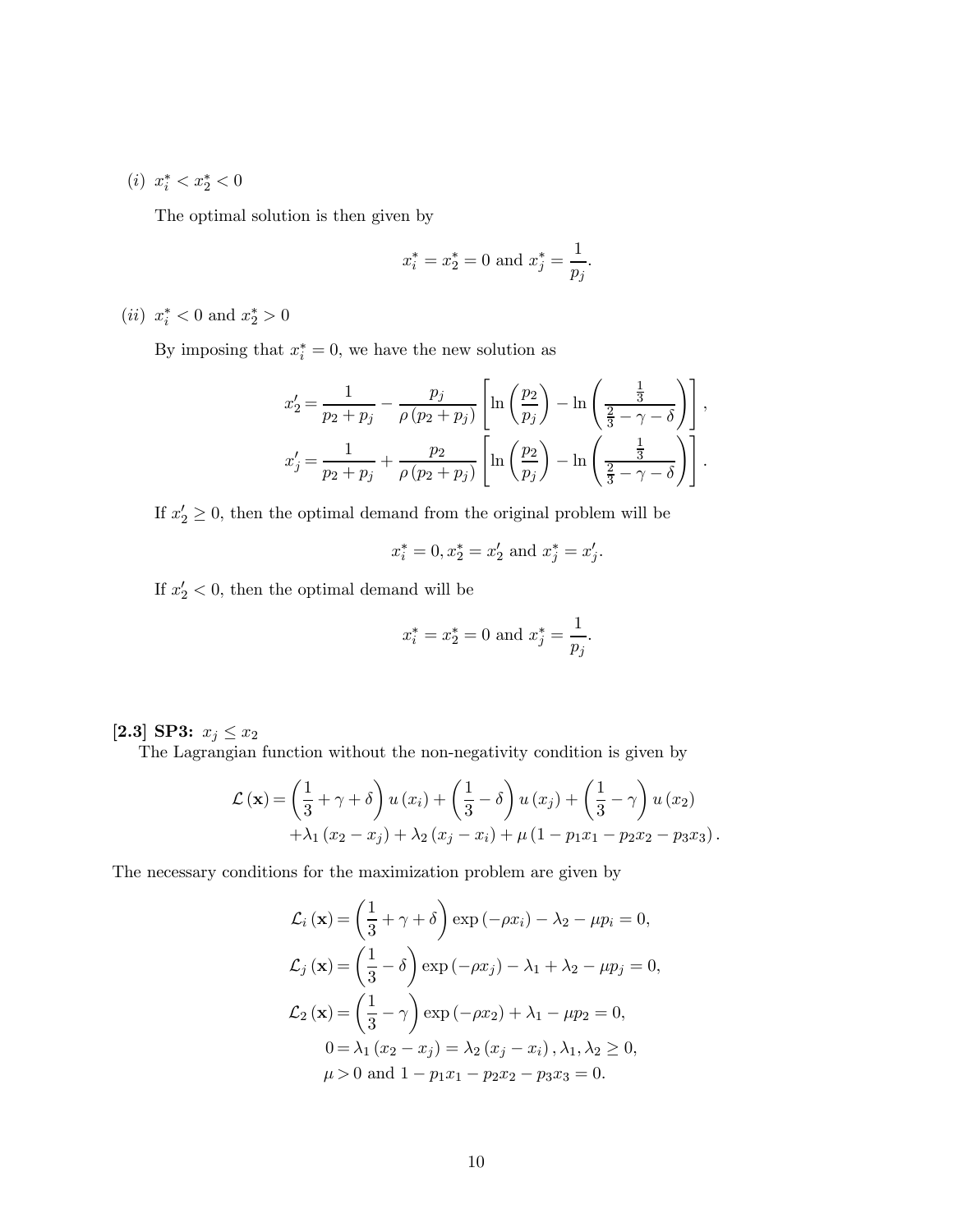[2.3.1]  $\lambda_1 > 0$  and  $\lambda_2 > 0$ 

This implies that  $x_2^* = x_j^* = x_i^*$ . The optimal solution from the original problem is then given by

$$
x_1^* = x_2^* = x_3^* = \frac{1}{p_1 + p_2 + p_3}.
$$

The parameter conditions for this solution are given by

$$
\ln\left(\frac{p_i}{p_2}\right) < \ln\left(\frac{\frac{1}{3} + \gamma + \delta}{\frac{1}{3} - \gamma}\right),
$$
\n
$$
\ln\left(\frac{p_i}{p_2 + p_j}\right) < \ln\left(\frac{\frac{1}{3} + \gamma + \delta}{\frac{2}{3} - \gamma - \delta}\right),
$$
\n
$$
\ln\left(\frac{p_1 + p_3}{p_2}\right) < \ln\left(\frac{\frac{2}{3} + \gamma}{\frac{1}{3} - \gamma}\right).
$$

 $\bm{[2.3.2]}$   $\lambda_1 = 0$  and  $\lambda_2 > 0$ 

This implies that  $x_j^* = x_i^* < x_2^*$ . The optimal solution without the non-negativity condition is given by

$$
x_1^* = x_3^* = \frac{1}{p_1 + p_2 + p_3} - \frac{p_2}{\rho (p_1 + p_2 + p_3)} \left[ \ln \left( \frac{p_1 + p_3}{p_2} \right) - \ln \left( \frac{\frac{2}{3} + \gamma}{\frac{1}{3} - \gamma} \right) \right],
$$
  

$$
x_2^* = \frac{1}{p_1 + p_2 + p_3} + \frac{(p_1 + p_3)}{\rho (p_1 + p_2 + p_3)} \left[ \ln \left( \frac{p_1 + p_3}{p_2} \right) - \ln \left( \frac{\frac{2}{3} + \gamma}{\frac{1}{3} - \gamma} \right) \right].
$$

The parameter conditions for this solution are given by

$$
\ln\left(\frac{p_1+p_3}{p_2}\right) > \ln\left(\frac{\frac{2}{3}+\gamma}{\frac{1}{3}-\gamma}\right),
$$
\n
$$
\ln\left(\frac{p_i}{p_j}\right) < \ln\left(\frac{\frac{1}{3}+\gamma+\delta}{\frac{1}{3}-\delta}\right).
$$

If  $x_1^* = x_3^* \geq 0$ , then the optimal solution from the original problem is the same as above. Otherwise, the optimal demand with the non-negativity condition is given by

$$
x_1^* = x_3^* = 0
$$
 and  $x_2^* = \frac{1}{p_2}$ .

[2.3.3]  $\lambda_1 > 0$  and  $\lambda_2 = 0$ 

This implies that  $x_2^* = x_j^* > x_i^*$ . The optimal demand without the non-negativity condition is given by

$$
x_{i}^{*} = \frac{1}{p_{1} + p_{2} + p_{3}} - \frac{(p_{2} + p_{j})}{\rho(p_{1} + p_{2} + p_{3})} \left[ \ln \left( \frac{p_{i}}{p_{2} + p_{j}} \right) - \ln \left( \frac{\frac{1}{3} + \gamma + \delta}{\frac{2}{3} - \gamma - \delta} \right) \right],
$$
  

$$
x_{2}^{*} = x_{j}^{*} = \frac{1}{p_{1} + p_{2} + p_{3}} + \frac{p_{i}}{\rho(p_{1} + p_{2} + p_{3})} \left[ \ln \left( \frac{p_{i}}{p_{2} + p_{j}} \right) - \ln \left( \frac{\frac{1}{3} + \gamma + \delta}{\frac{2}{3} - \gamma - \delta} \right) \right].
$$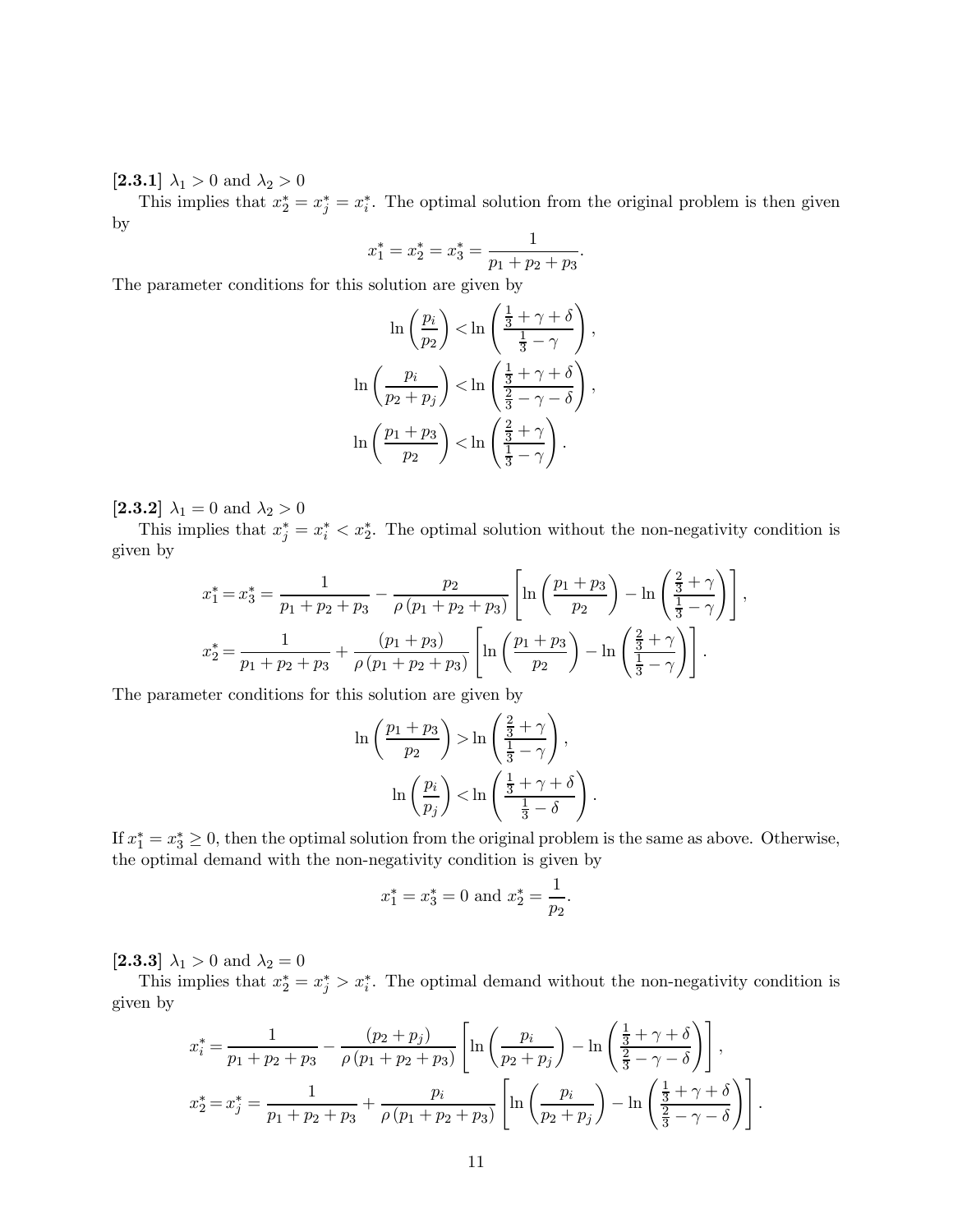The parameter condition for this solution is given by

$$
\ln\left(\frac{p_i}{p_2 + p_j}\right) > \ln\left(\frac{\frac{1}{3} + \gamma + \delta}{\frac{2}{3} - \gamma - \delta}\right),
$$

$$
\ln\left(\frac{p_j}{p_2}\right) < \ln\left(\frac{\frac{1}{3} - \delta}{\frac{1}{3} - \gamma}\right).
$$

If  $x_i^* \geq 0$ , then the optimal demand from the original problem is the same as above. Otherwise, the optimal demand with the non-negativity condition is given by

$$
x_i^* = 0
$$
 and  $x_2^* = x_j^* = \frac{1}{p_2 + p_j}$ .

[2.3.4]  $\lambda_1 = 0$  and  $\lambda_2 = 0$ 

The conditions imply that  $x_2^* > x_i^*$ . The optimal demand without the non-negativity condition is given by

$$
x_2 = \frac{1}{p_1 + p_2 + p_3} + \frac{p_i}{\rho(p_1 + p_2 + p_3)} \left[ \ln \left( \frac{p_i}{p_2} \right) - \ln \left( \frac{\frac{1}{3} + \gamma + \delta}{\frac{1}{3} - \gamma} \right) \right]
$$
  
+ 
$$
\frac{p_j}{\rho(p_1 + p_2 + p_3)} \left[ \ln \left( \frac{p_j}{p_2} \right) - \ln \left( \frac{\frac{1}{3} - \delta}{\frac{1}{3} - \gamma} \right) \right],
$$
  

$$
x_j = \frac{1}{p_1 + p_2 + p_3} + \frac{p_i}{\rho(p_1 + p_2 + p_3)} \left[ \ln \left( \frac{p_i}{p_2} \right) - \ln \left( \frac{\frac{1}{3} + \gamma + \delta}{\frac{1}{3} - \gamma} \right) \right]
$$
  

$$
-\frac{(p_2 + p_i)}{\rho(p_1 + p_2 + p_3)} \left[ \ln \left( \frac{p_j}{p_2} \right) - \ln \left( \frac{\frac{1}{3} - \delta}{\frac{1}{3} - \gamma} \right) \right],
$$
  

$$
x_i = \frac{1}{p_1 + p_2 + p_3} - \frac{(p_2 + p_j)}{\rho(p_1 + p_2 + p_3)} \left[ \ln \left( \frac{p_i}{p_2} \right) - \ln \left( \frac{\frac{1}{3} + \gamma + \delta}{\frac{1}{3} - \gamma} \right) \right]
$$
  
+ 
$$
\frac{p_j}{\rho(p_1 + p_2 + p_3)} \left[ \ln \left( \frac{p_j}{p_2} \right) - \ln \left( \frac{\frac{1}{3} - \delta}{\frac{1}{3} - \gamma} \right) \right].
$$

If the non-negativity condition for each asset is satisfied, then the above solution is the optimal demand from the problem with the non-negativity condition of demands. Otherwise, we need to further refine the problem by setting an asset violating the non-negativity condition to be zero. There are two cases to consider: (i)  $x_i^* < x_j^* < 0$ , (ii)  $x_i^* < 0$  and  $x_j^* > 0$ .

(*i*)  $x_i^* < x_j^* < 0$ 

Then the optimal solution from the original problem is given by

$$
x_1^* = x_3^* = 0
$$
 and  $x_2^* = \frac{1}{p_2}$ .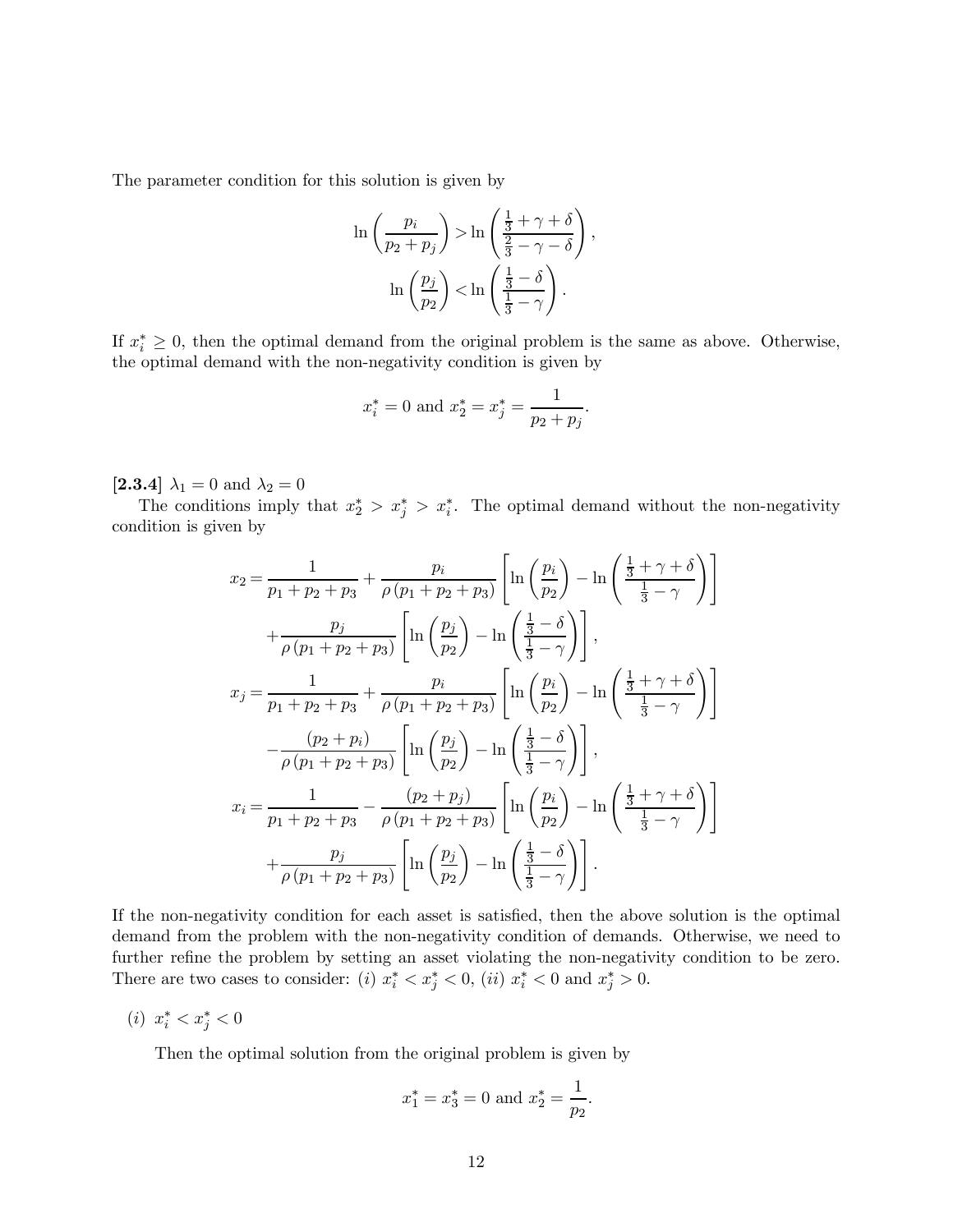(*ii*)  $x_i^* < 0$  and  $x_j^* > 0$ 

By imposing that  $x_i^* = 0$ , we have the following new solution as

$$
x'_2 = \frac{1}{p_2 + p_j} + \frac{p_j}{\rho (p_2 + p_j)} \left[ \ln \left( \frac{p_j}{p_2} \right) - \ln \left( \frac{\frac{1}{3} - \delta}{\frac{1}{3} - \gamma} \right) \right],
$$
  

$$
x'_j = \frac{1}{p_2 + p_j} - \frac{p_2}{\rho (p_2 + p_j)} \left[ \ln \left( \frac{p_j}{p_2} \right) - \ln \left( \frac{\frac{1}{3} - \delta}{\frac{1}{3} - \gamma} \right) \right].
$$

If  $x'_j \geq 0$ , then the optimal demand from the original problem is given by

$$
x_i^* = 0, x_j^* = x_j'
$$
 and  $x_2^* = x_2'$ .

If  $x'_j < 0$ , then the optimal demand from the original problem is given by

$$
x_1^* = x_3^* = 0
$$
 and  $x_2^* = \frac{1}{p_2}$ .

#### [2.4] Non-uniqueness of the optimal demand

Finally we note that when  $\delta$  < 0 and/or  $\gamma$  < 0, the optimal demand is not unique when  $p_k = p_{k'}$  for some  $k \neq k' = 1, 2, 3$  because the generalized kinked utility function is not quasiconvex everywhere. Nevertheless, the utility function is not quasi-convex in each sub-problem. The above characterization of the optimal demands incorporates the cases of non-uniqueness.